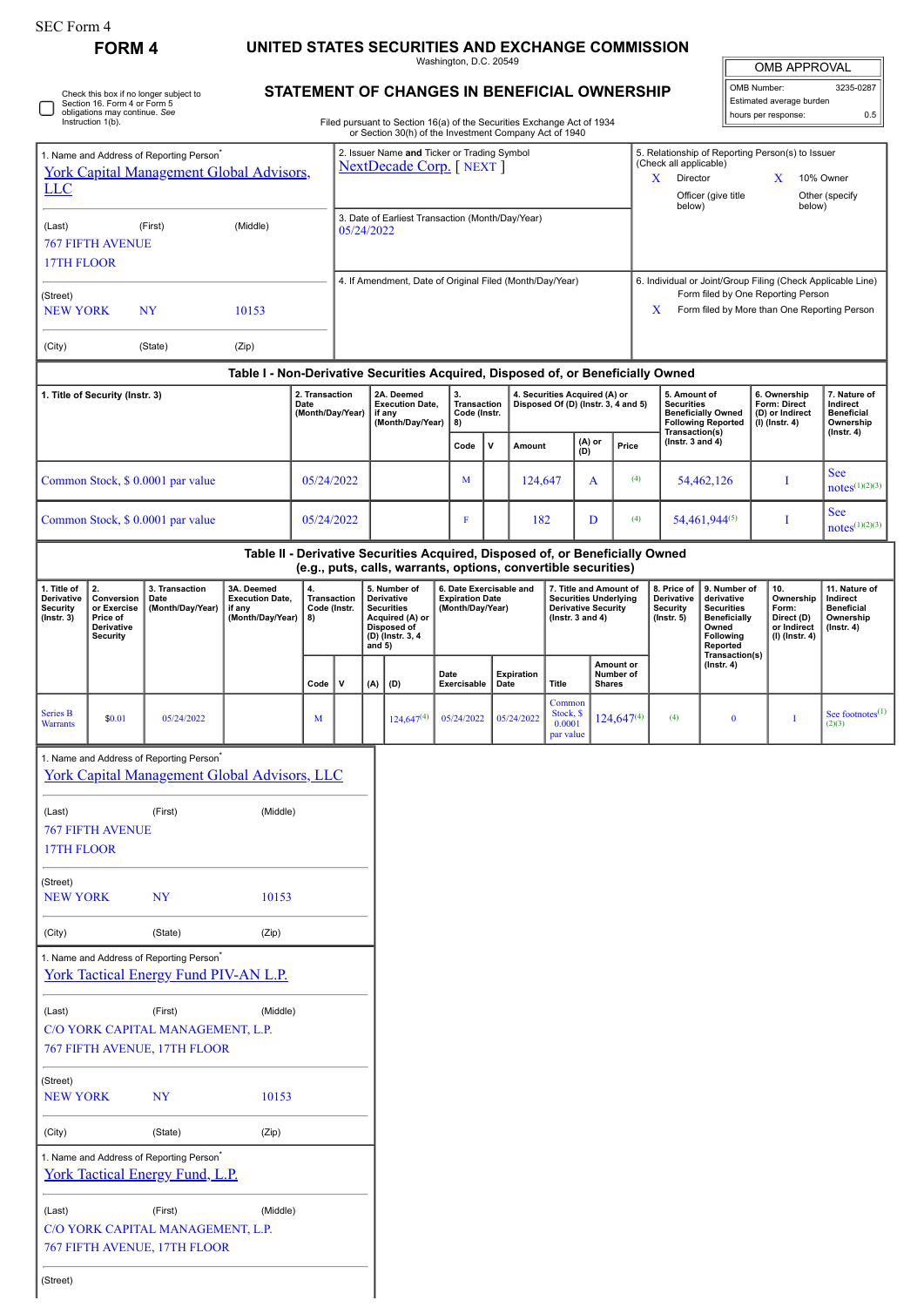| <b>NEW YORK</b>                                                                  | <b>NY</b>                                  | 10153    |  |  |  |  |
|----------------------------------------------------------------------------------|--------------------------------------------|----------|--|--|--|--|
| (City)                                                                           | (State)                                    | (Zip)    |  |  |  |  |
| 1. Name and Address of Reporting Person <sup>®</sup>                             |                                            |          |  |  |  |  |
|                                                                                  | <u> York Tactical Energy Holdings, LLC</u> |          |  |  |  |  |
| (Last)                                                                           | (First)                                    | (Middle) |  |  |  |  |
|                                                                                  | C/O YORK CAPITAL MANAGEMENT LP,            |          |  |  |  |  |
| 767 FIFTH AVENUE, 17TH FLOOR                                                     |                                            |          |  |  |  |  |
| (Street)                                                                         |                                            |          |  |  |  |  |
| <b>NEW YORK</b>                                                                  | <b>NY</b>                                  | 10153    |  |  |  |  |
| (City)                                                                           | (State)                                    | (Zip)    |  |  |  |  |
| 1. Name and Address of Reporting Person <sup>®</sup><br><b>Vrattos William C</b> |                                            |          |  |  |  |  |
| (Last)                                                                           | (First)                                    | (Middle) |  |  |  |  |
|                                                                                  | C/O YORK CAPITAL MGMT GLOBAL ADVISORS      |          |  |  |  |  |
| <b>767 FIFTH AVENUE, 17TH FLOOR</b>                                              |                                            |          |  |  |  |  |
| (Street)                                                                         |                                            |          |  |  |  |  |
| <b>NEW YORK</b>                                                                  | <b>NY</b>                                  | 10153    |  |  |  |  |
|                                                                                  | (State)                                    | (Zip)    |  |  |  |  |

#### **Explanation of Responses:**

1. See Exhibit 99.1 for text of footnote (1)

2. See Exhibit 99.1 for text of footnote (2).

3. See Exhibit 99.1 for text of footnote (3).

4. See Exhibit 99.1 for text of footnote (4) 5. See Exhibit 99.1 for text of footnote (5).

**Remarks:**

Exhibit 99.1 (Footnotes) and Exhibit 99.2 (Joint Filer Information and Signatures) are incorporated herein by reference. York Capital Management Global Advisors LLC is the Designated Filer.

See Exhibit 99.2 for Signatures 05/26/2022 \*\* Signature of Reporting Person Date

Reminder: Report on a separate line for each class of securities beneficially owned directly or indirectly.

\* If the form is filed by more than one reporting person, *see* Instruction 4 (b)(v).

\*\* Intentional misstatements or omissions of facts constitute Federal Criminal Violations *See* 18 U.S.C. 1001 and 15 U.S.C. 78ff(a).

Note: File three copies of this Form, one of which must be manually signed. If space is insufficient, *see* Instruction 6 for procedure.

**Persons who respond to the collection of information contained in this form are not required to respond unless the form displays a currently valid OMB Number.**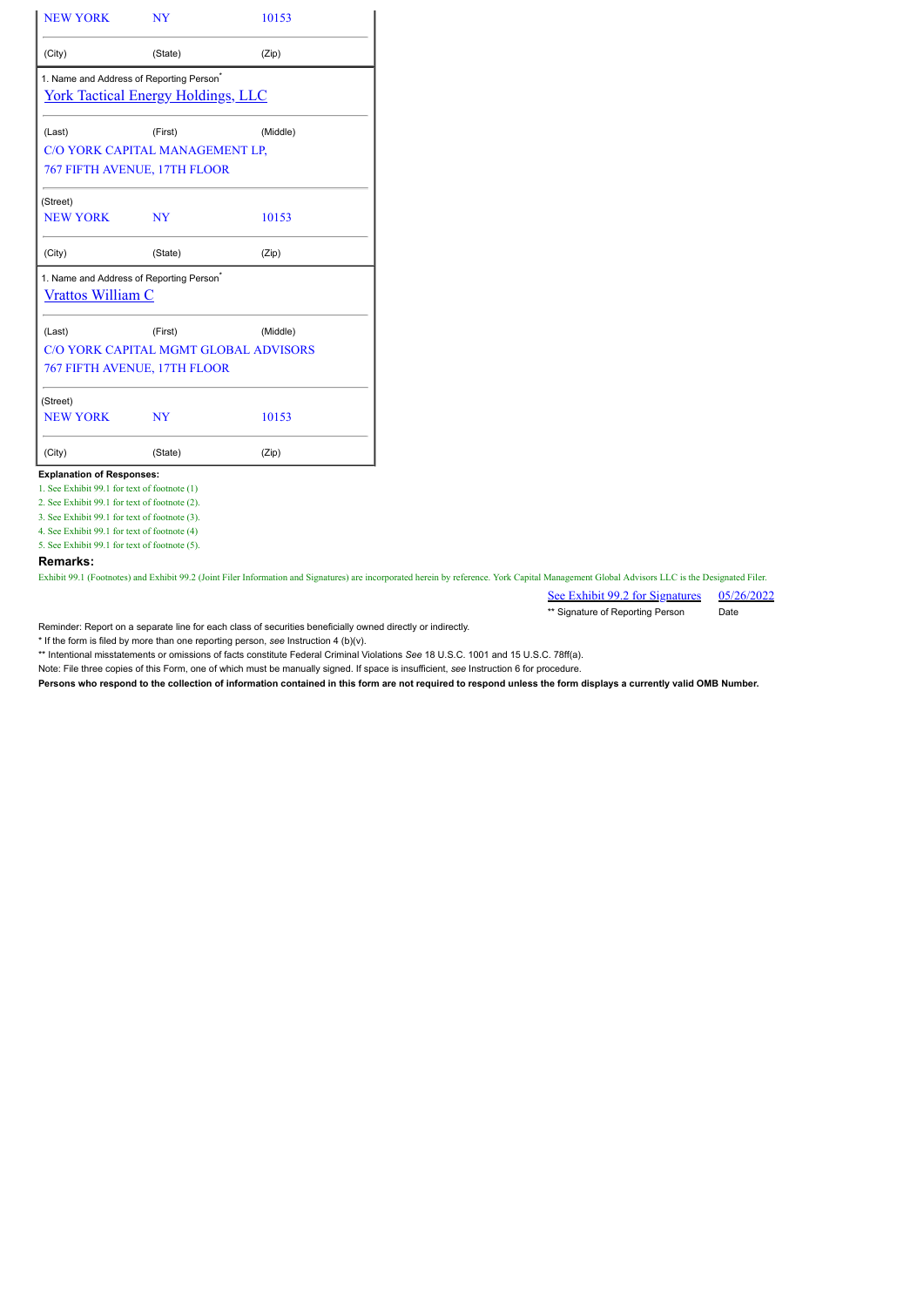#### Exhibit 99.1

Name and Address of Reporting Person: York Capital Management Global Advisors LLC 767 Fifth Avenue New York, NY 10153

Issuer Name and Ticker or Trading Symbol: NextDecade Corporation [NEXT]

Date of Earliest Transaction to be Reported (Month/Day/Year): May 24, 2022

#### Footnotes to Form 4

(1) This statement is being filed by the following Reporting Persons: York Capital Management Global Advisors LLC ("YGA"); York Tactical Energy Fund PIV-AN, L.P. ("York Tactical PIV-AN"); York Tactical Energy Fund, L.P. ("York Tactical"); York Tactical Energy Holdings, LLC ("York Tactical Holdings"); and William Vrattos.

(2) YGA is the sole managing member of York Tactical Holdings, which in turn is the general partner of York Tactical PIV-AN and York Tactical. Mr. Vrattos is Managing Partner and Chief Investment Officer at YGA and a director of the Issuer.

(3) Each of the Reporting Persons disclaims beneficial ownership of the securities reported herein, except to the extent of its or his pecuniary interest.

(4) On May 24, 2022, YGA exercised on cashless basis Series B Warrants to purchase 124,647 shares of the Issuer's common stock on behalf of certain of the Reporting Persons for \$0.01 per share in accordance with the Series B Warrant Agreements, dated May 24, 2019, filed as Exhibits 10.27 and 10.28 to Amendment No. 7 to Schedule 13D filed by the Reporting Persons on May 29, 2019. The Issuer withheld 182 shares representing the aggregate exercise price and issued the remaining 124,465 shares as follows: 82,977 to York Tactical PIV-AN; and 41,488 to York Tactical.

(5) Represents shares directly held following the reported transactions as follows: 5,705,260 by York Capital Management, L.P., 8,161,422 by York Select Strategy Master Fund, L.P.; 12,628,348 by York Credit Opportunities Investments Master Fund, L.P.; 2,522,723 by York European Distressed Credit Fund II, L.P.; 13,567,803 by York Multi-Strategy Master Fund, L.P., 41,488 by York Tactical; and 82,977 by York Tactical PIV-AN.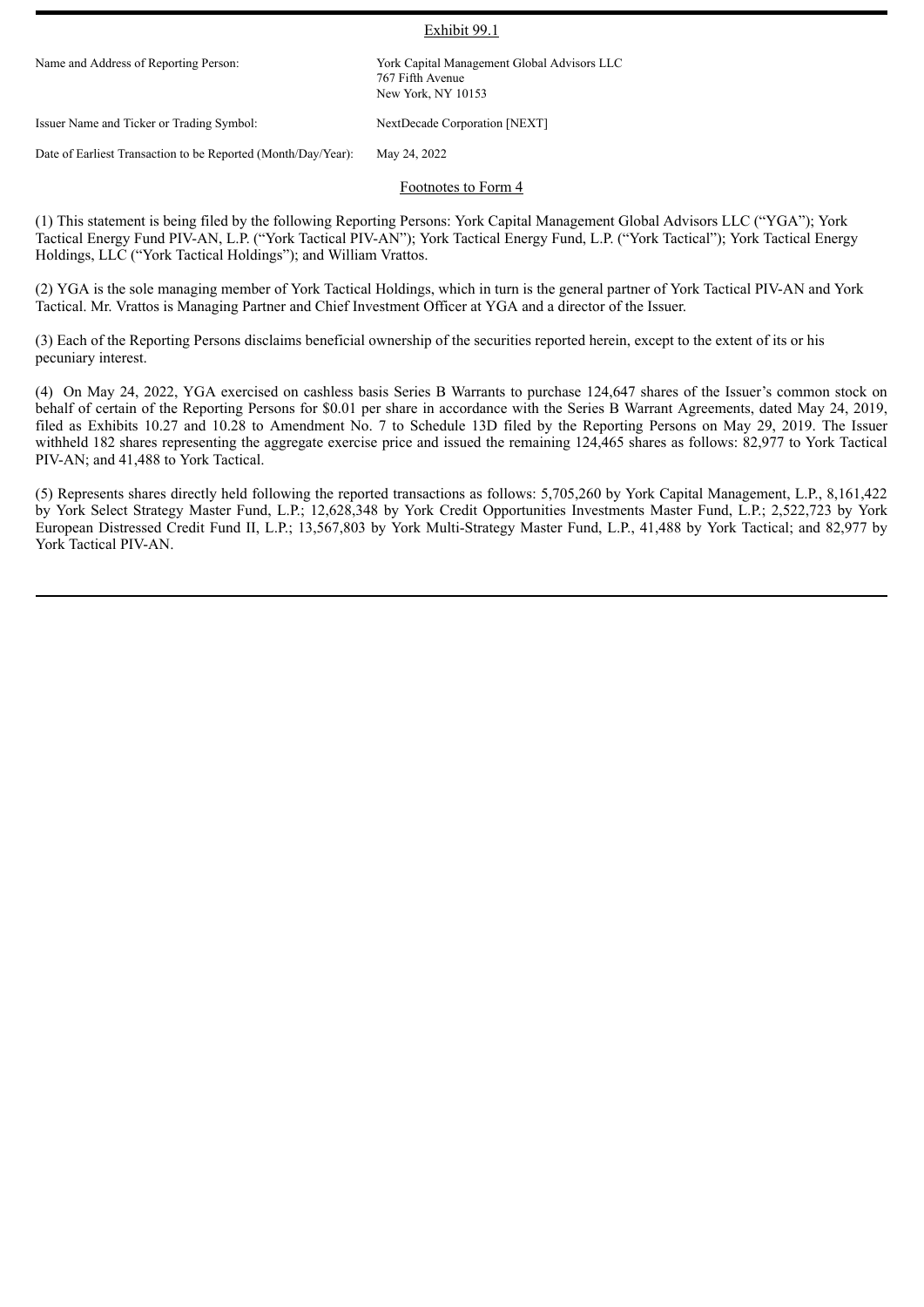| Name of Joint Filer:                                                      | York Capital Management Global Advisors, LLC       |
|---------------------------------------------------------------------------|----------------------------------------------------|
| Address of Joint Filer:                                                   | 767 Fifth Avenue, 17th Floor<br>New York, NY 10153 |
| Relationship of Joint Filer to Issuer:                                    | Director, 10% Owner                                |
| Issuer Name and Ticker or Trading Symbol:                                 | NextDecade Corporation [NEXT]                      |
| Date of Earliest Transaction Required<br>to be Reported (Month/Day/Year): | May 24, 2022                                       |
| Designated Filer:                                                         | York Capital Management Global Advisors, LLC       |

## **Signature:**

York Capital Management Global Advisors, LLC

/s/ Brian Traficante Name: Brian Traficante Title: General Counsel and Chief Compliance Officer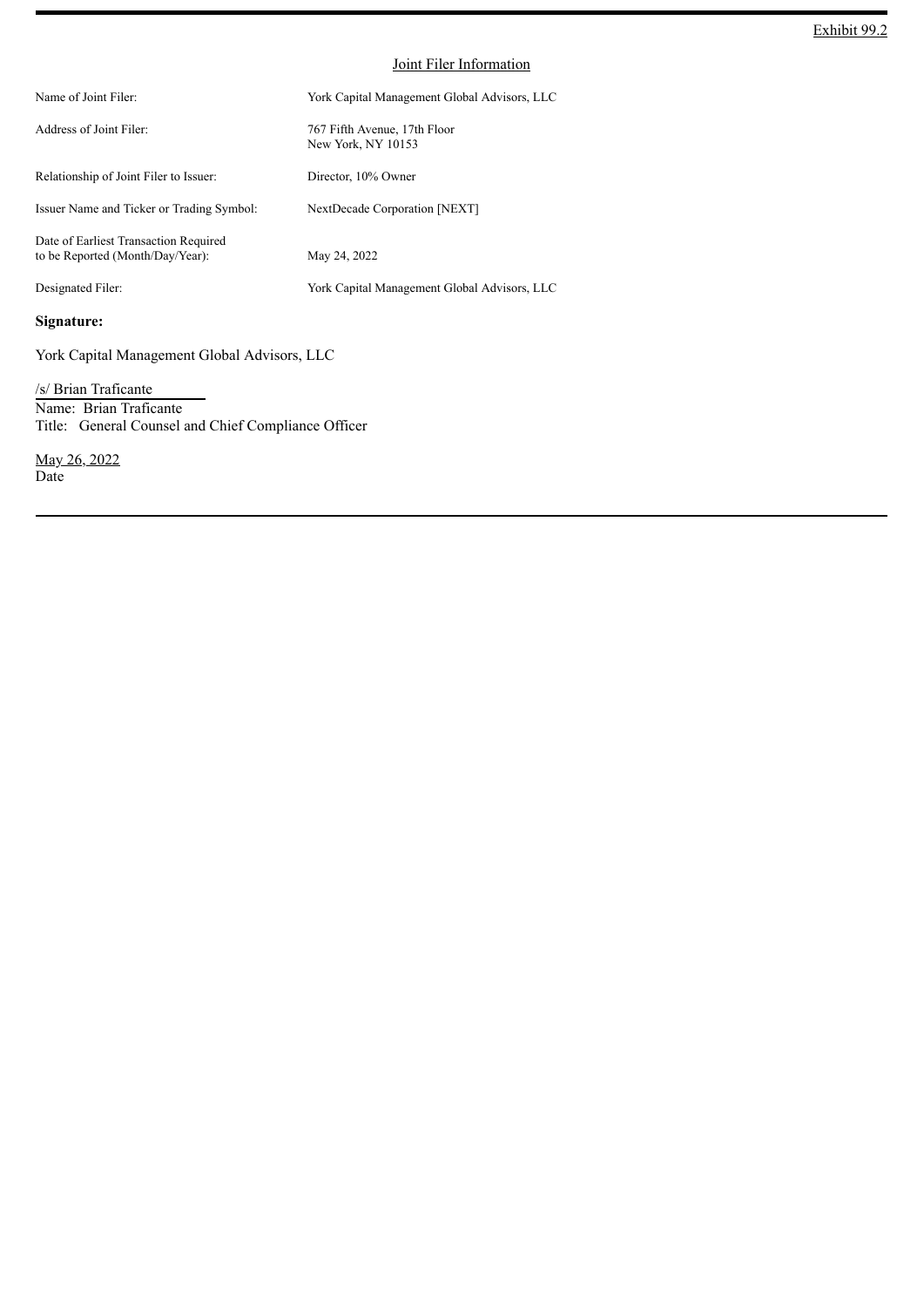| Name of Joint Filer:                                                      | York Tactical Energy Fund PIV-AN, L.P                                                   |
|---------------------------------------------------------------------------|-----------------------------------------------------------------------------------------|
| Address of Joint Filer:                                                   | c/o York Capital Management, L.P.<br>767 Fifth Avenue, 17th Floor<br>New York, NY 10153 |
| Relationship of Joint Filer to Issuer:                                    | Director, 10% Owner                                                                     |
| Issuer Name and Ticker or Trading Symbol:                                 | NextDecade Corporation [NEXT]                                                           |
| Date of Earliest Transaction Required<br>to be Reported (Month/Day/Year): | May 24, 2022                                                                            |
| Designated Filer:                                                         | York Capital Management Global Advisors, LLC                                            |

## **Signature:**

York Tactical Energy Fund PIV-AN, L.P.. By: York Tactical Energy Holdings, LLC, its genera partner

/s/ Brian Traficante Name: Brian Traficante Title: General Counsel and Chief Compliance Officer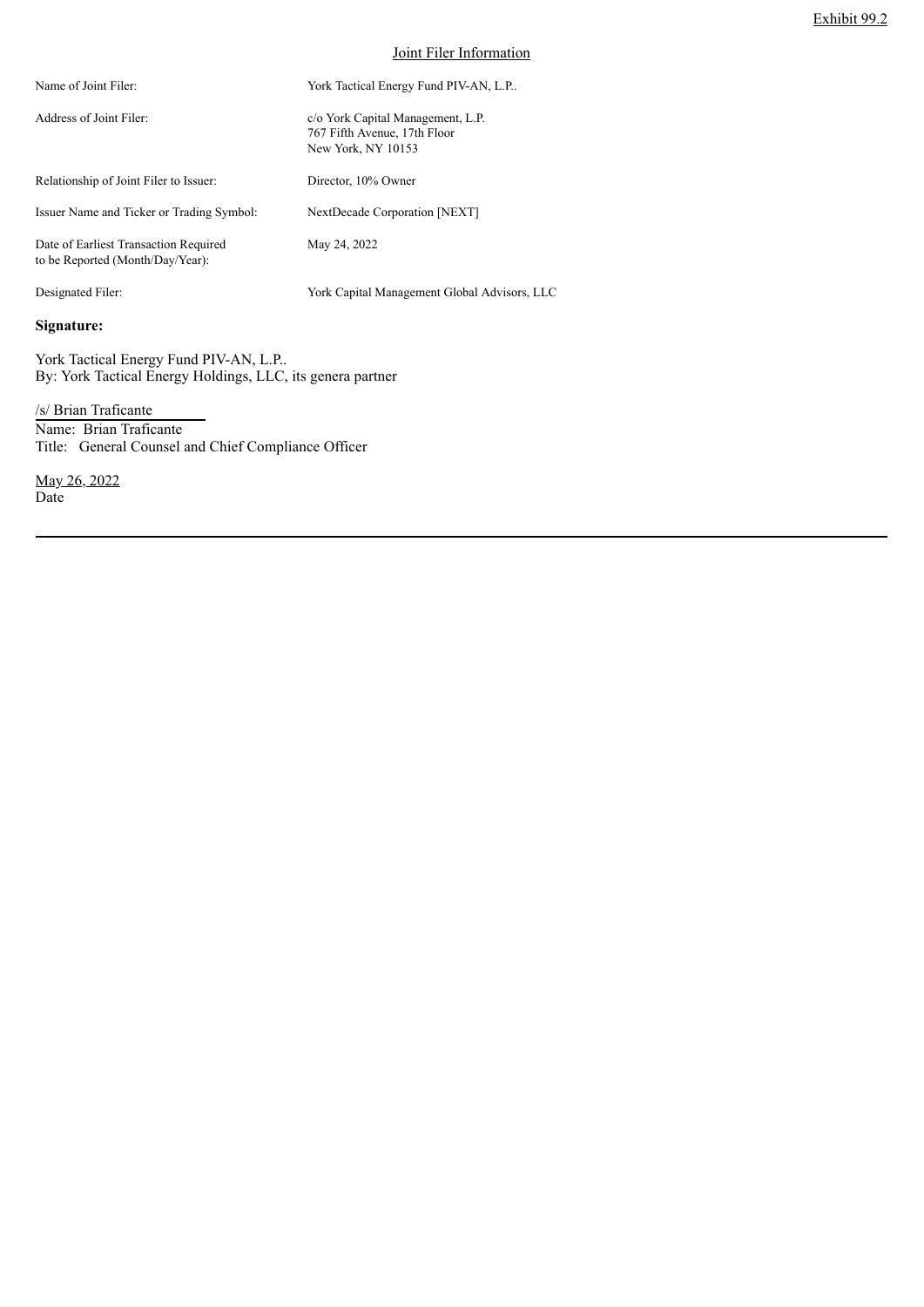| Name of Joint Filer:                                                      | York Tactical Energy Fund, L.P                                                          |
|---------------------------------------------------------------------------|-----------------------------------------------------------------------------------------|
| Address of Joint Filer:                                                   | c/o York Capital Management, L.P.<br>767 Fifth Avenue, 17th Floor<br>New York, NY 10153 |
| Relationship of Joint Filer to Issuer:                                    | Director, 10% Owner                                                                     |
| Issuer Name and Ticker or Trading Symbol:                                 | NextDecade Corporation [NEXT]                                                           |
| Date of Earliest Transaction Required<br>to be Reported (Month/Day/Year): | May 24, 2022                                                                            |
| Designated Filer:                                                         | York Capital Management Global Advisors, LLC                                            |

**Signature:**

York Tactical Energy Fund, L.P.. By: York Tactical Energy Holdings, LLC, its general partner

/s/ Brian Traficante Name: Brian Traficante Title: General Counsel and Chief Compliance Officer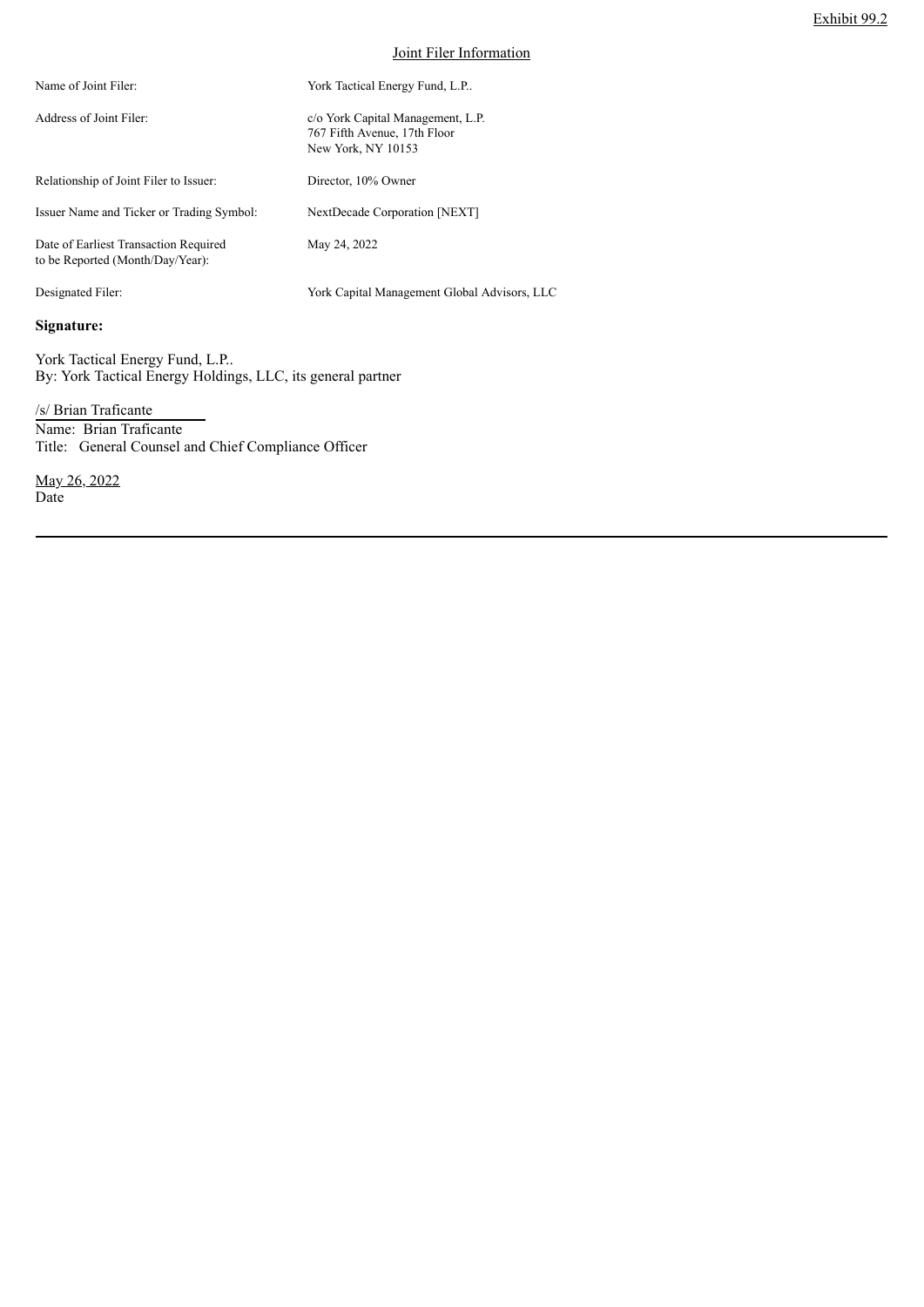| Name of Joint Filer:                                                      | York Tactical Energy Holdings, LLC                                                      |
|---------------------------------------------------------------------------|-----------------------------------------------------------------------------------------|
| Address of Joint Filer:                                                   | c/o York Capital Management, L.P.<br>767 Fifth Avenue, 17th Floor<br>New York, NY 10153 |
| Relationship of Joint Filer to Issuer:                                    | Director, 10% Owner                                                                     |
| Issuer Name and Ticker or Trading Symbol:                                 | NextDecade Corporation [NEXT]                                                           |
| Date of Earliest Transaction Required<br>to be Reported (Month/Day/Year): | May 24, 2022                                                                            |
| Designated Filer:                                                         | York Capital Management Global Advisors, LLC                                            |
| Signature:                                                                |                                                                                         |

York Tactical Energy Holdings, LLC

/s/ Brian Traficante Name: Brian Traficante Title: General Counsel and Chief Compliance Officer